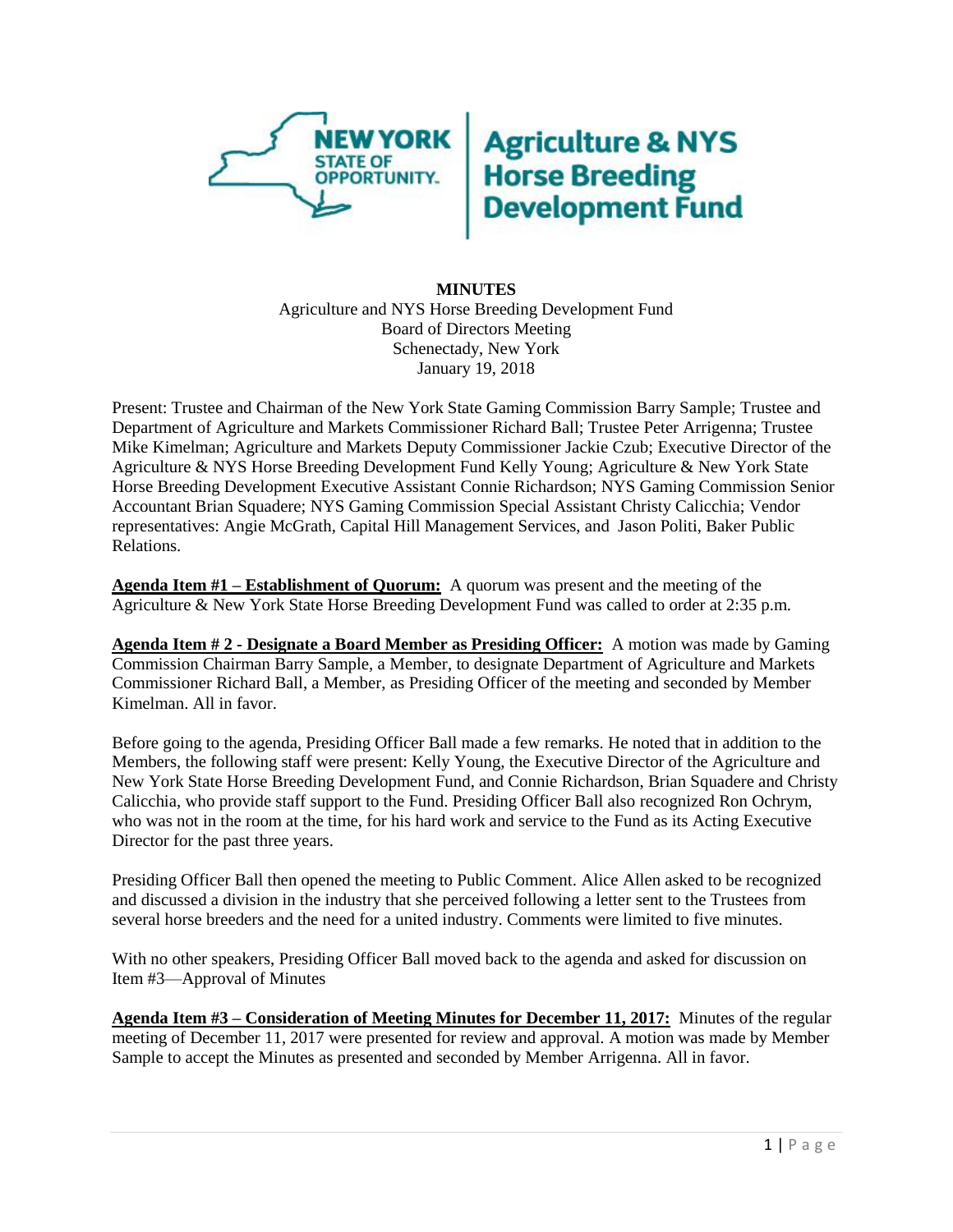**Agenda Item #4 – Consideration of 2018 NYSS Conditions:** Trustees reviewed conditions for New York Sire Stakes #59 (foals of 2017), the Excelsior Series for 2018 and the County Fair Series for 2018. Presiding Officer Ball noted that significant changes were made last year and only minor updates were proposed this year. The address to mail staking payments was changed to New York Sire Stakes, 230 Washington Avenue Extension, Suite 101, Albany, NY 12203. The only other significant change was adding a clarification in each set of conditions that payment dates are postmark dates. While the Fund has always practiced this rule, which is also the practice for stakes around the country, this change will eliminate any confusion going forward. The conditions for New York Sire Stakes #57 (foals of 2015) and #58 (foals of 2016), for two- and three-year-olds racing in 2018, were updated to reflect the new address for mailing payments.

Member Arrigenna noted that the conditions already include a provision that horses with a positive drug test cannot compete in the final, but last year the time between the last Sire Stakes leg and the finals was enough to allow for tests to be completed by the lab. This year with a tighter schedule to address horsemen concerns, it could be possible that a positive drug test would not be received in time for the finals and the horse would have to be disqualified after the fact. Member Arrigenna recommended adding a provision to the conditions to specifically address this concern in the future. Member Kimelman indicated that there is already precedent to do this and he believes it would hold up in court, but without Counsel present, he concurred with Arrigenna to wait. Staff was tasked with developing language to incorporate into the yearling conditions next year.

Member Arrigenna also noted on the County Fair conditions that updates were previously made so horses cannot enter two fairs held on the same day and then scratch out of one based on the post position draw. However, participants may still do this for fairs on consecutive days, which if horses scratch, can lead to divisions with very few horses competing. Member Kimelman noted this can lead to higher costs for judging and drug testing and decreases the purses. Member Arrigenna asked that language be developed to address this concern and Trustees discussed ensuring integrity in the draws without penalizing participants with legitimate reasons for missing a race day. Staff was tasked with developing language to incorporate into the conditions next year.

A motion was made by Member Arrigenna to approve the conditions for New York Sire Stakes #59 with changes. Seconded by Member Kimelman. All in favor.

A motion was made by Member Arrigenna to approve the Excelsior Series conditions for 2018 with changes. Seconded by Member Kimelman. All in favor.

A motion was made by Member Arrigenna to approve the County Fair Series conditions for 2018 with changes. Seconded by Member Kimelman. All in favor.

**Entering into Executive Session:** At this point in the agenda, Presiding Officer Ball called for the members to consider a motion to enter into Executive Session, originally Item #11 on the agenda. This was for the purpose of discussing a personnel matter, pursuant to New York Public Officers Law Section 105.1.f. Member Sample made the motion, seconded by Member Arrigenna. All in favor. The members then convened into Executive Session.

**Return from Executive Session:** Upon returning from Executive Session, Presiding Officer Ball noted that the Trustees discussed a wide range of personnel issues and that they would return to the agenda with Item #5, 2018 racing schedules.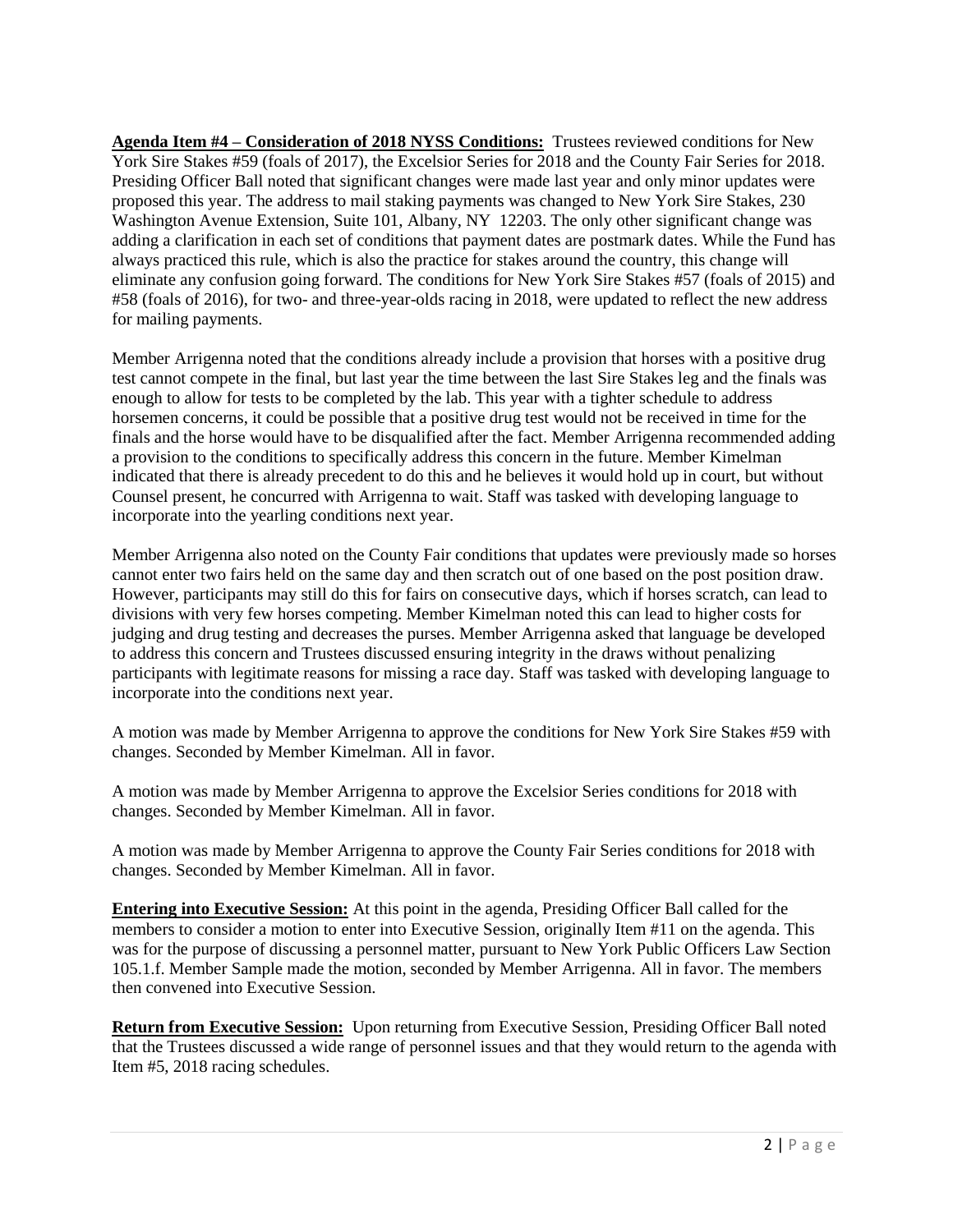**Agenda Item #5 – Consideration of 2018 NYSS Schedules**: Presiding Officer Ball noted that the 2018 County Fair racing schedule was not completed as anticipated and would not be addressed on this agenda, but rather at the Trustees' next meeting. He further noted that the Trustees tentatively approved the racing schedules for the NYSS and Excelsior Series previously, but that did not include the dates and locations of the finals. Member Arrigenna said the New York Sire Stakes finals would continue at Yonkers Raceway in 2018. As per the rotation used in recent years, the Consolations would be held at Batavia Downs and the Excelsior Series finals at Saratoga.

A motion to approve the New York Sire Stakes finals at Yonkers on Saturday, Sept. 22, 2018, was made by Member Arrigenna and seconded by Member Sample. All in favor.

A motion to approve the Excelsior Series final at Saratoga on Sunday, Sept. 23, 2018, was made by Member Arrigenna and seconded by Member Sample. All in favor.

A motion to approve the Consolations at Batavia on Friday, Sept. 21, 2018, was made by Member Arrigenna and seconded by Member Sample. All in favor.

Presiding Officer Ball noted that the Trustees have a concept for accepting Night of Champions proposals in the future. It would allow Trustees to make a decision about rotating the location of the finals every third year if there is a benefit to the industry. He suggested that staff use the concept to develop guidelines and criteria for proposals. Trustees discussed the timeline for submitting proposals in June to allow for a decision by September. Staff was directed to develop this plan.

**Agenda Item #6 – Consideration of 2018 Purses:** Presiding Officer Ball discussed the purses for the Sire Stakes program, noting that they would remain the same as last year. The Fund will provide an estimated \$9.3 million for Sire Stakes purses, and of that \$1.8 million is allocated for the Sire Stakes finals. The Excelsior purses will total \$3.8 million.

Member Arrigenna noted that the budget needs to have a line for \$400,000 for the Consolations. In addition, he recommended changing Excelsior finals from \$45,000 to \$55,000 so that entries don't have to be coupled and to make the purse higher than the Consolations because of the higher quality of racing. To offset this budgetary change, Member Kimelman recommended Consolations be changed from \$50,000 to \$40,000.

A motion to approve the 2018 NYSS purse schedule, with Consolations at \$40,000, was made by Member Sample and seconded by Member Arrigenna. All in favor.

A motion to approve the 2018 Excelsior Series purse schedule, with finals at \$55,000, was made by Member Sample and seconded by Member Arrigenna. All in favor.

**Agenda Item #7 – Consideration of Grant Applications:** Presiding Officer Ball noted that the budget for grants will be considered later in the agenda, but \$150,000 was approved last year. Organizations interested in this funding in 2018 will be encouraged to examine Sections 330 to 336 of the Racing, Pari-Mutuel Wagering and Breeding Law to determine if they qualify for such funding. As in the past, he noted that the Fund staff will review each grant application submitted and ask those recipient organizations that meet the statutory requirements to make a presentation at a future Fund meeting. The Trustees will award grants based on the strength of the proposal, the availability of resources and meeting the statutory mission of the Fund. Grant applicants will be able to make a presentation at the Spring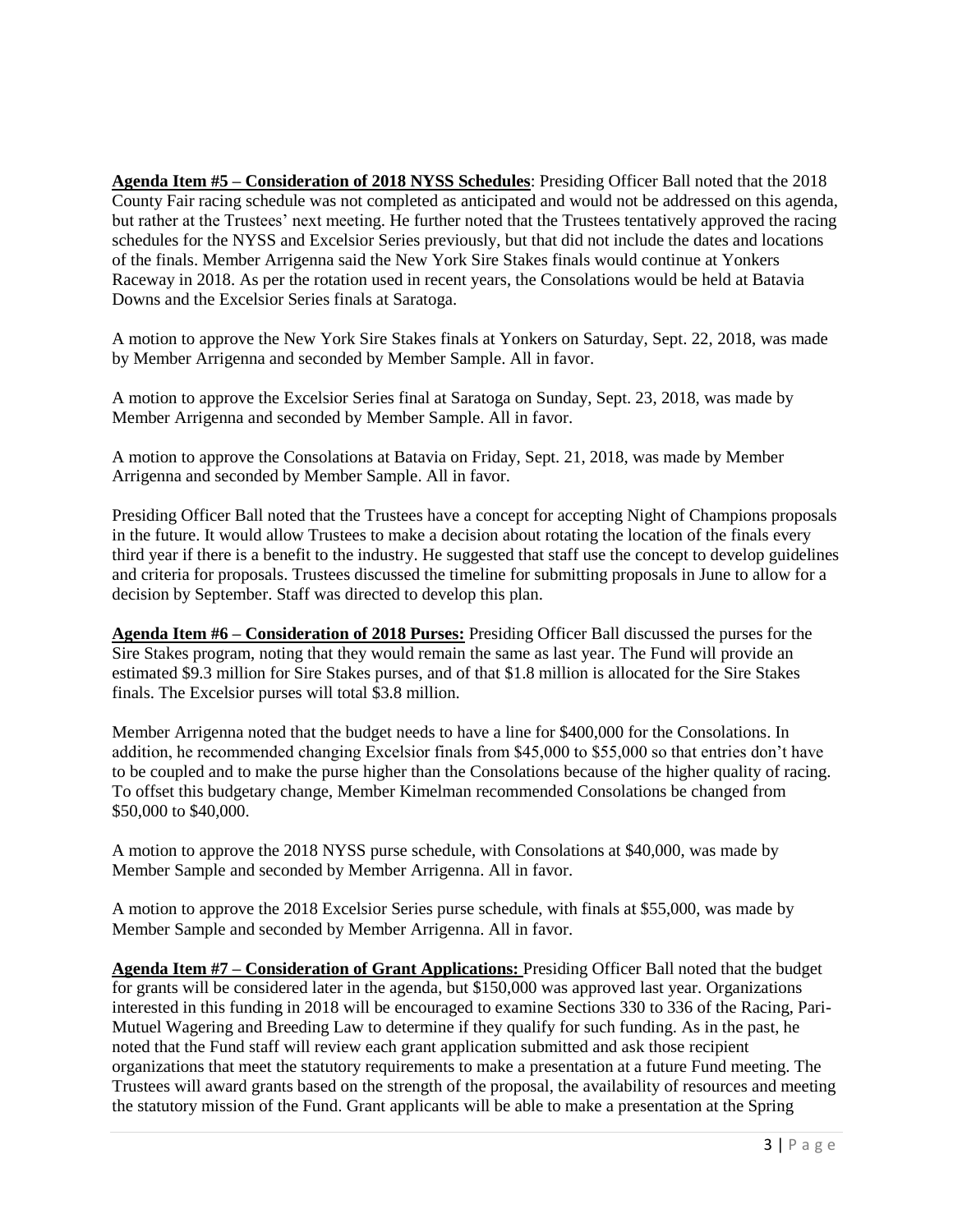meeting of the Trustees. In preparation for receiving grant applications, he noted that the Fund must set a deadline for submission.

A motion to establish March 1, 2018, as the deadline for grant applications was made by Member Kimelman and seconded by member Sample. All in favor.

**Agenda Item #8 – Consideration of Nominating a Zweig Fund Representative:** Presiding Officer Ball noted that as provided for in the Racing, Pari-Mutuel Wagering and Breeding Law, the Fund provides two percent of its revenue to the Harry M. Zweig Memorial Fund for Equine Research at Cornell University and is afforded a seat on the committee that reviews research grant applications. Former Acting Director Ron Ochrym had been serving on the committee, but Presiding Officer Ball recommended that new Executive Director Kelly Young serve in that capacity going forward.

Member Arrigenna made a motion to nominate Kelly Young as the Fund representative to the Zweig Research Fund, seconded by Member Sample. All in favor.

**Agenda Item #9 – Annual Financial Audit Review Status:** Presiding Officer Ball reported to the Trustees that a request for proposals to audit the Fund's financials for 2017 has been sent out with a response deadline of Jan. 31, 2018. Once received, staff will review the responses and select an accounting firm to move forward with the annual Financial Audit, which must be completed in advance of March 31, 2018. The results will be shared at a future meeting. Member Sample asked when the request was posted and NYS Gaming Commission Senior Accountant Brian Squadere, who manages the Fund's finances, replied that it went out at the end of December.

**Agenda Item #10 – Stallion Registration Update 2018:** Presiding Officer Ball outlined the stallion registration rules and that these requirements, along with the requirement that mares be bred in the state, is the foundation of how the New York Sire Stakes program encourages and supports agriculture and therefore other economic benefits to the state. He asked the Executive Director to provide an update on registrations. Executive Director Young reported that 40 stallions had been registered so far in 2018. Six of those were new stallions, many servicing mares through private treaty, but two new commercial stallions in the state were pacers Huntsville and Dude's The Man.

## **Agenda Item #11 - Executive Session:** *Addressed earlier on the agenda following Agenda Item #4.*

**Agenda Item #12 – Consideration of 2018 Budget:** Presiding Officer Ball noted that the Fund's 2018 Budget was before the Trustees for consideration. He noted that the Budget was largely the same as last year and provided for revenue and expenses of \$16.77 million, down just slightly from \$16.8 million in 2017. He discussed the following specific items:

- a) **Grants** Presiding Officer Ball noted the budget again includes \$150,000 in grant funding. Last year grants were provided to five organizations: 4-H, the Harness Racing Museum, Goshen Historic Track, Racing Under Saddle and the Harness Horse Youth Foundation. As soon as its completed, a notice will be posted on the Fund's website outlining the 2018 grant program if approved at the meeting. As done each year, he noted that the recipients of the grant money must provide an accounting of how the money was spent (with documentation). If a grantee does not provide this information, they will not be eligible for a grant in the future.
- b) **Breeder Awards** He noted the budget includes \$1.1 million in Breeder Awards, a similar level to last year. The Breeder Awards checks for 2018 were mailed out in mid-December and breeders should have received them if they had their paperwork up to date.